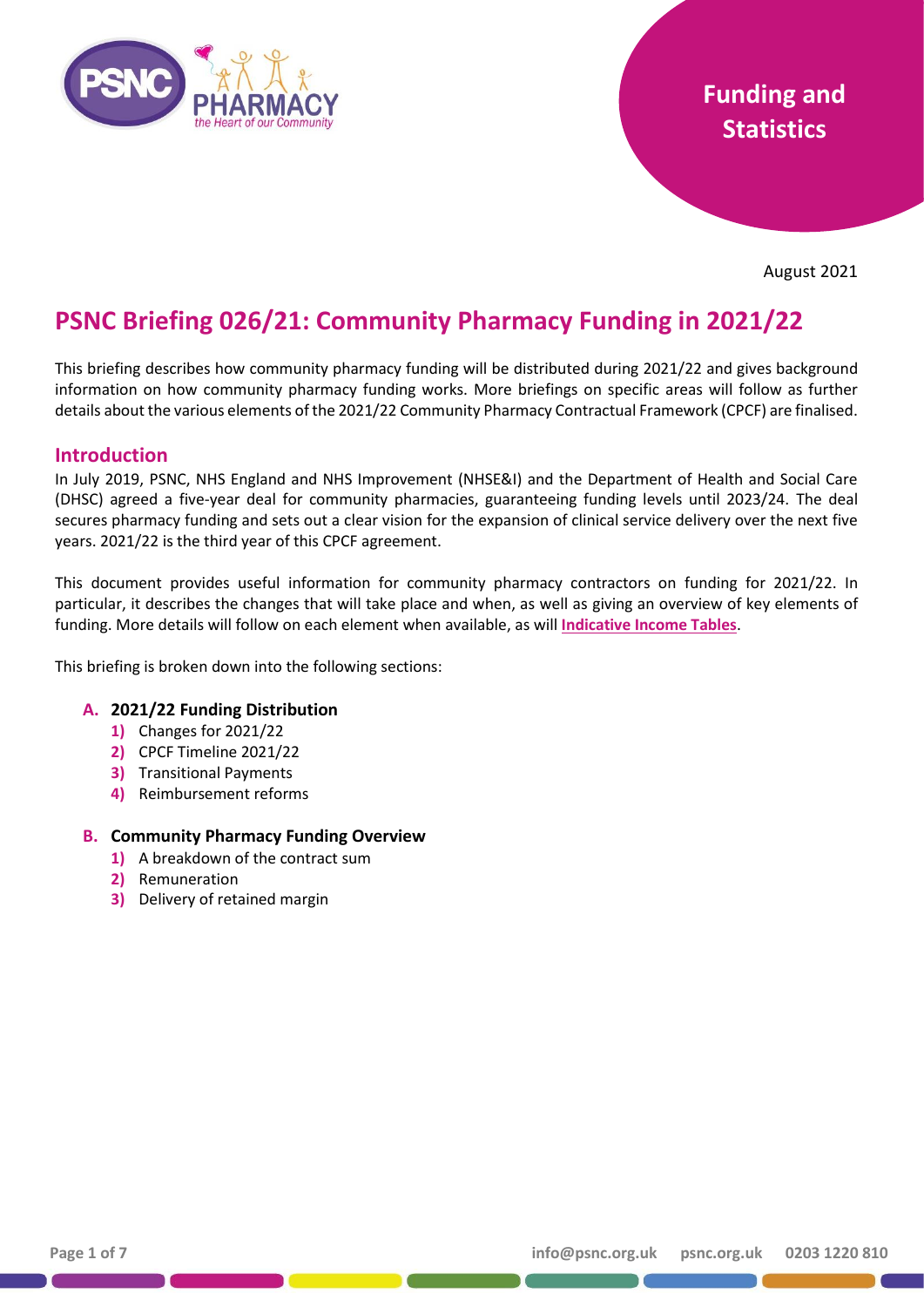

## **A. 2021/22 Funding Distribution**

### **1) Changes for 2021/22**

The overall funding envelope (known as the 'contract sum') for 2021/22 will remain the same as it was last year, at £2.592 billion. Below describes how the key elements will differ.

**Dispensing fees:** The Single Activity Fee (SAF) increases by 2p to £1.29 from August 2021 to March 2022.

**Transitional Payments:** These will now continue into 2021/22, with an additional £10 million allocated to these payments. From 1st October 2021, part will be based on dispensing volume (as it was last year) and the other part will be based on service delivery (subject to meeting minimum requirements).

**Pharmacy Access Scheme (PhAS):** A revised scheme will start in early 2022. Eligibility will be reassessed based on the volume and distance criteria specified in the Drug Tariff. Payments will change to be set in bands based on a bell curve of dispensing volume, with a maximum payment set a £17,500 per year. The total budget allocation will not exceed £20 million per year.

**Pharmacy Quality Scheme (PQS):** Although the criteria of the scheme have changed, the budget allocation remains at £75 million.

**New Medicine Service (NMS):** This service is expanding into more therapeutic areas and will include a 'catch-up' provision. The monthly NMS cap will rise from 0.5% to 1% of dispensed items; the maximum payment per NMS will remain the same.

**New clinical services (Hypertension Case-Finding and Smoking Cessation):** Funding will be allocated to the services being introduced as they are launched during the year. Additionally, there will be incentive payments funded from outside the CPCF envelope, which will be triggered when certain activity thresholds are reached.

**Establishment Payment:** This payment was removed at the end of March 2021. The budget allocated for the Establishment Payment was returned to the contract sum and will now be distributed as part of payments for other elements of the CPCF.

**Medicines Use Reviews (MURs)**: This service was decommissioned at the end of March 2021. The budget allocated for MURs was returned to the contract sum and will now be distributed as fees for other services.

**Medicine margin:** To make up for shortfall in previous years, £12.2 million will be added to medicine margin in the next financial quarter (October to December 2021).

**Retained margin:** Stays at £800m.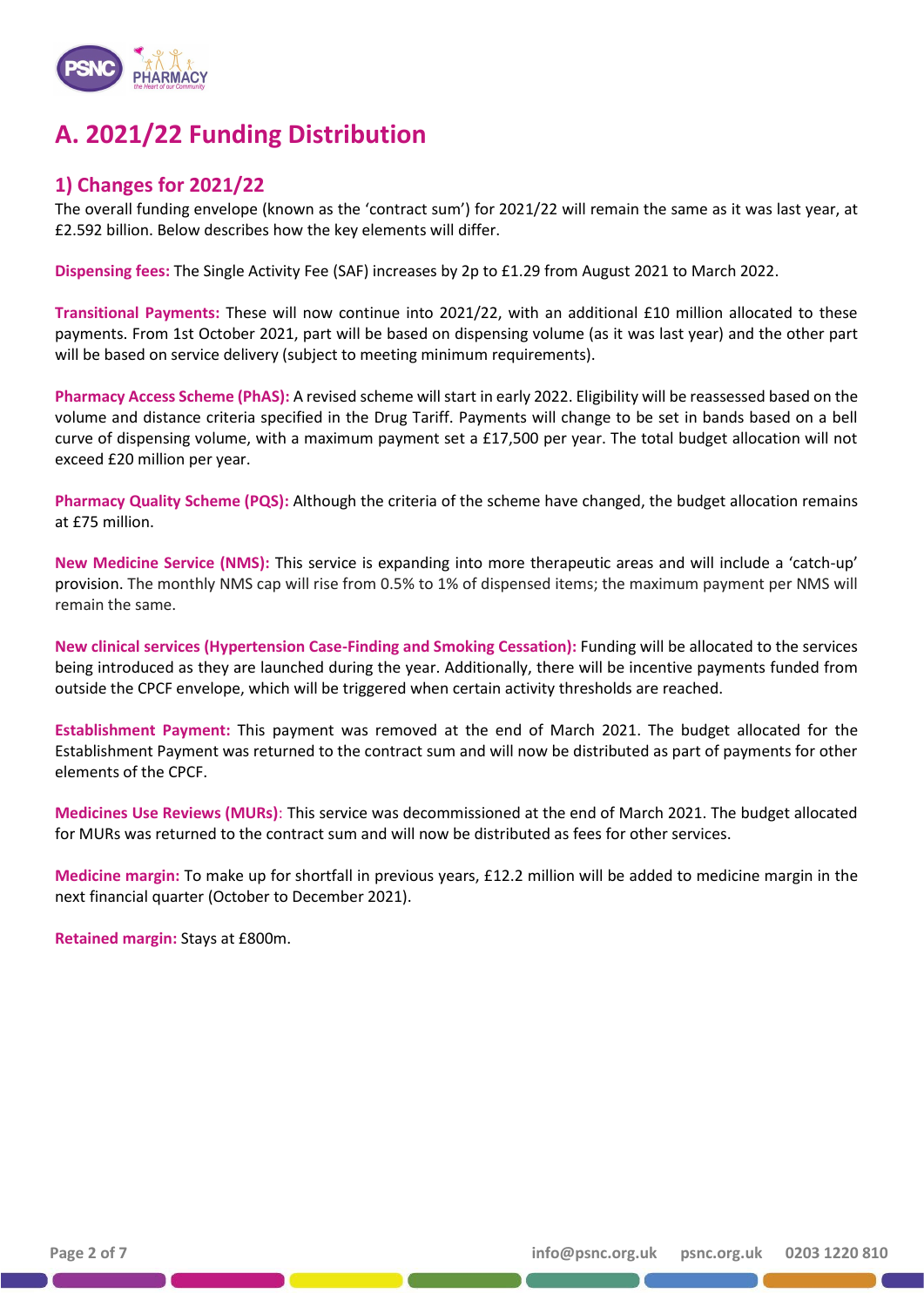

### **2) CPCF Timeline 2021/22**

## **Timeline for CPCF 2021/22**



### Ongoing

- Implementation of the GP referral pathway to the Community Pharmacist Consultation Service (CPCS) and the Discharge Medicines Service (DMS)
- . Further work to develop CPCS referral routes from Emergency Departments and Urgent Treatment Centres
- . Seeking legislation changes to enable original pack dispensing and wider use of hub and spoke dispensing to improve efficiencies

Note: This is an expected timeline and some dates could change, subject to negotiation.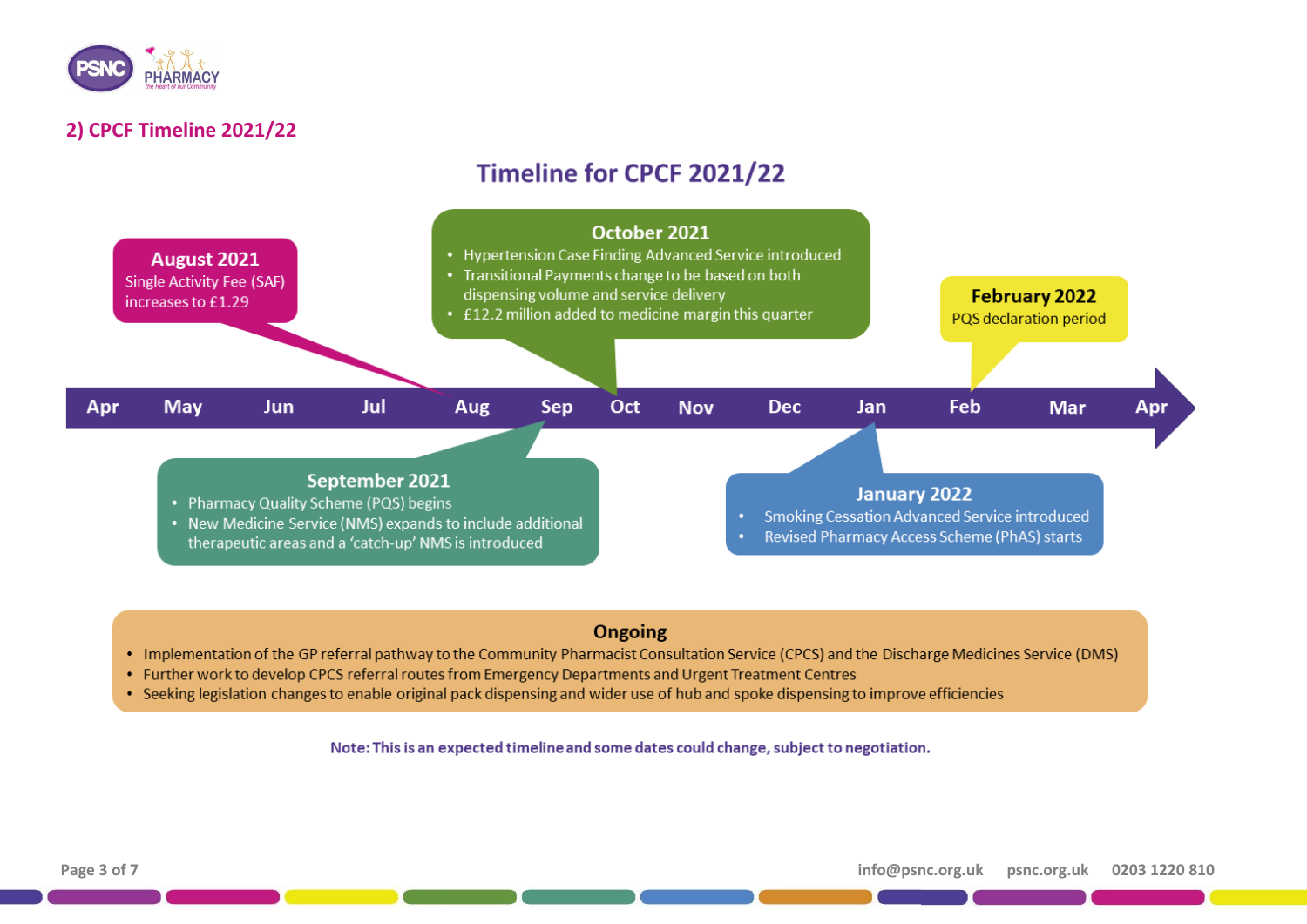

### **3) Transitional Payments**

The five-year CPCF deal introduced Transitional Payments to recognise pressures in relation to the engagement with local Primary Care Networks (PCNs), implementing new working practices and staff training to support new services, as well as ongoing change. These payments were planned to last for two years and were due to cease at the end of 2020/21. However, as the COVID-19 pandemic disrupted plans for service introduction and legislative changes that would have supported pharmacies to make further dispensing efficiencies, PSNC successfully negotiated for Transitional Payments to continue in 2021/22. The payments for this additional year are being made to support engagement with PCNs and Integrated Care Systems (ICS), digital transformation and dispensing efficiencies.

From 1st October 2021, they will be partly based on dispensing volume (as was the case previously) and partly on service delivery. However, to be eligible for the service delivery element, contractors must have claimed for the NMS at least once and have been actively registered for the Community Pharmacist Consultation Service (CPCS) in the previous month. Details of the new payment bands will be announced as possible, with full details due to be published in the Drug Tariff.

Contractors should note that the Transitional Payments will be reduced in future as new services are implemented and funding is re-allocated from them to provide the necessary budget for the fees associated with those new services. This means that, as more services are introduced, the funding available will be diverted away from Transitional Payments accordingly, to ensure the agreed budget is delivered.

#### **4) Reimbursement reforms**

As part of the five-year deal on the CPCF, DHSC agreed to look at improving reimbursement arrangements. A public consultation on reforms to reimbursement ended in September 2019. Following delays caused by the ongoing pandemic, the 2021/22 agreement contains a commitment to progress discussions on and implement reforms to reimbursement. The proposed reforms include:

- Changes to the way Category A prices are set;
- Changes to how medicine margin is distributed in Category M drugs;
- Changes to how Category C prices are set for drugs with multiple suppliers;
- Inclusion of non-medicinal products in the Drug Tariff;
- Changes to the way prices of drugs in non-Part VIIIA are set;
- Changes to arrangements for reimbursement and procurement of 'specials';
- Changes to reimbursement of generically prescribed drugs and appliances dispensed as 'specials'; and
- Changes to the deduction scale.

The proposals are far reaching, complex and interlinked. PSNC has been talking to the DHSC about many of these proposals for a number of years. The proposals do not impact the agreed funding envelope and should help to smooth delivery of retained margin. They could, however, have an impact on individual pharmacies depending on their dispensing mix. PSNC's intention is to work through the potential consequences of any changes and the impact they could have on contractors with the intention to ensure they will deliver smoother cash flow and fairer distribution of margin for contractors.

#### **[Read PSNC's response to the consultation on community pharmacy reimbursement reforms](https://psnc.org.uk/wp-content/uploads/2019/09/PSNC%E2%80%99s-response-to-Department-of-Health-and-Social-Care%E2%80%99s-consultation-on-community-pharmacy-reimbursement-reforms.pdf)**

PSNC, DHSC and NHSE&I will begin to discuss the detail and mechanics of these proposals in greater detail in 2021/22.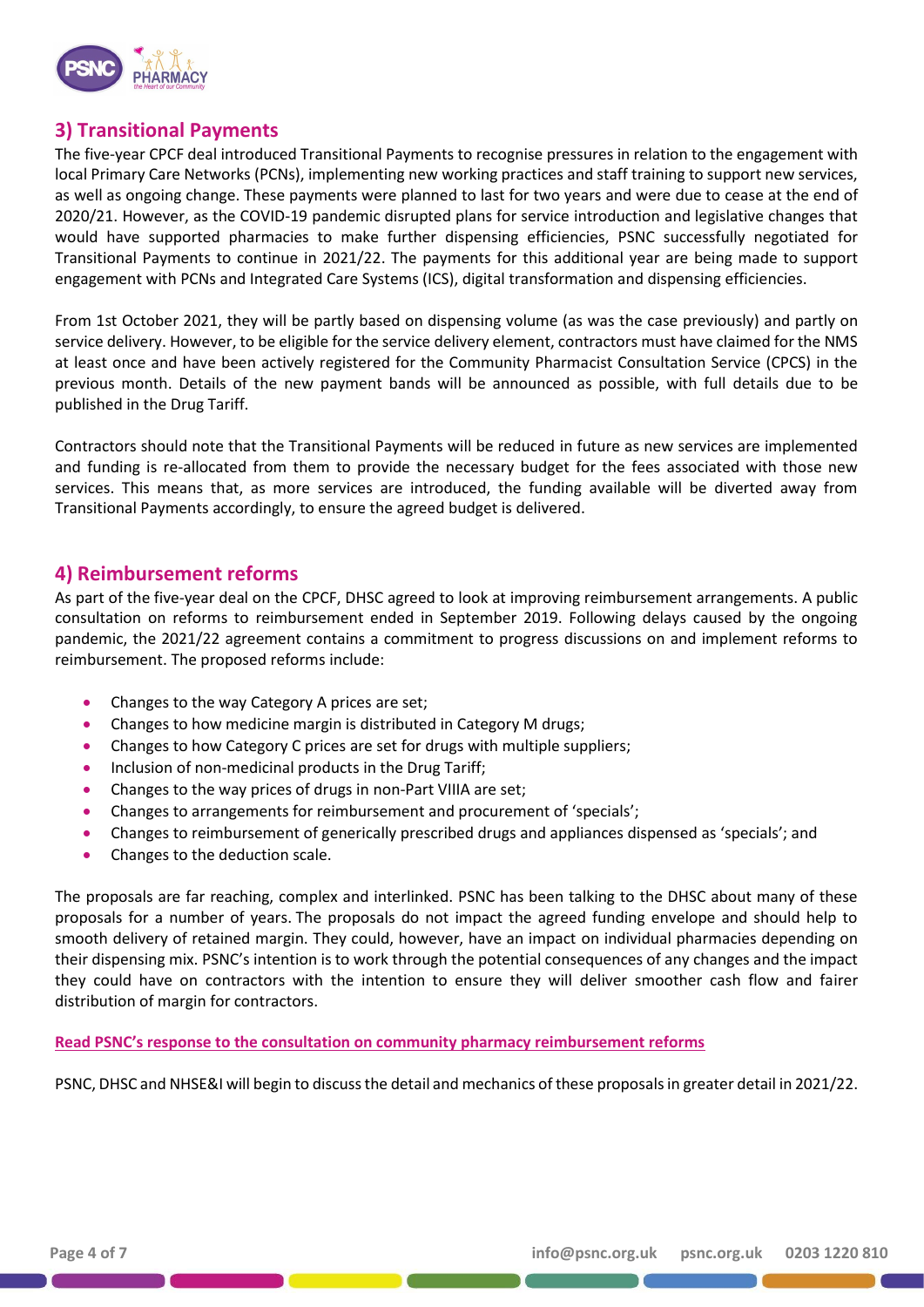

## **B. Community Pharmacy Funding Overview**

### **1) A breakdown of the contract sum**

National NHS community pharmacy funding (the 'contract sum') comprises two key elements – fees (remuneration) and retained margin (part of reimbursement) which can be defined as follows:



**Remuneration**: This is the fees and allowances paid to pharmacies for the professional services they provide.

**Reimbursement**: This reimburses the cost of the medicines that pharmacies supply to patients. Pharmacies first have to purchase these medicines, usually from medicines wholesalers, and they are then reimbursed for them by the NHS, generally according to the Drug Tariff, which sets out prices for many medicines and a 'discount deduction' scale.

The difference between reimbursement and purchase price constitutes 'retained margin' which pharmacies are allowed to keep as part of their agreed funding subject to a collective agreed total (currently £800m).

#### **2) Remuneration**

The 'fees' or 'remuneration' element of funding covers a number of services and their associated fees. All pharmacies, whether they are distance selling pharmacies or located within local communities, are paid according to the same Community Pharmacy Contractual Framework (CPCF) – this is the framework which sets out all of the services that they must provide for the NHS – and with the same fees. These include:

**Single Activity Fee (SAF)**: The SAF is a payment made per prescription item dispensed. This fee is paid to pharmacies each time they dispense a prescription item to a patient. Prescription volumes and associated fee levels are kept under constant review by DHSC and PSNC to ensure the full delivery of funding agreed under the CPCF.

**Establishment Payment**: No longer payable. This fixed payment, subject to a volume (of prescription items dispensed) threshold, was phased out at the end of 2020/21 in accordance with the five-year deal.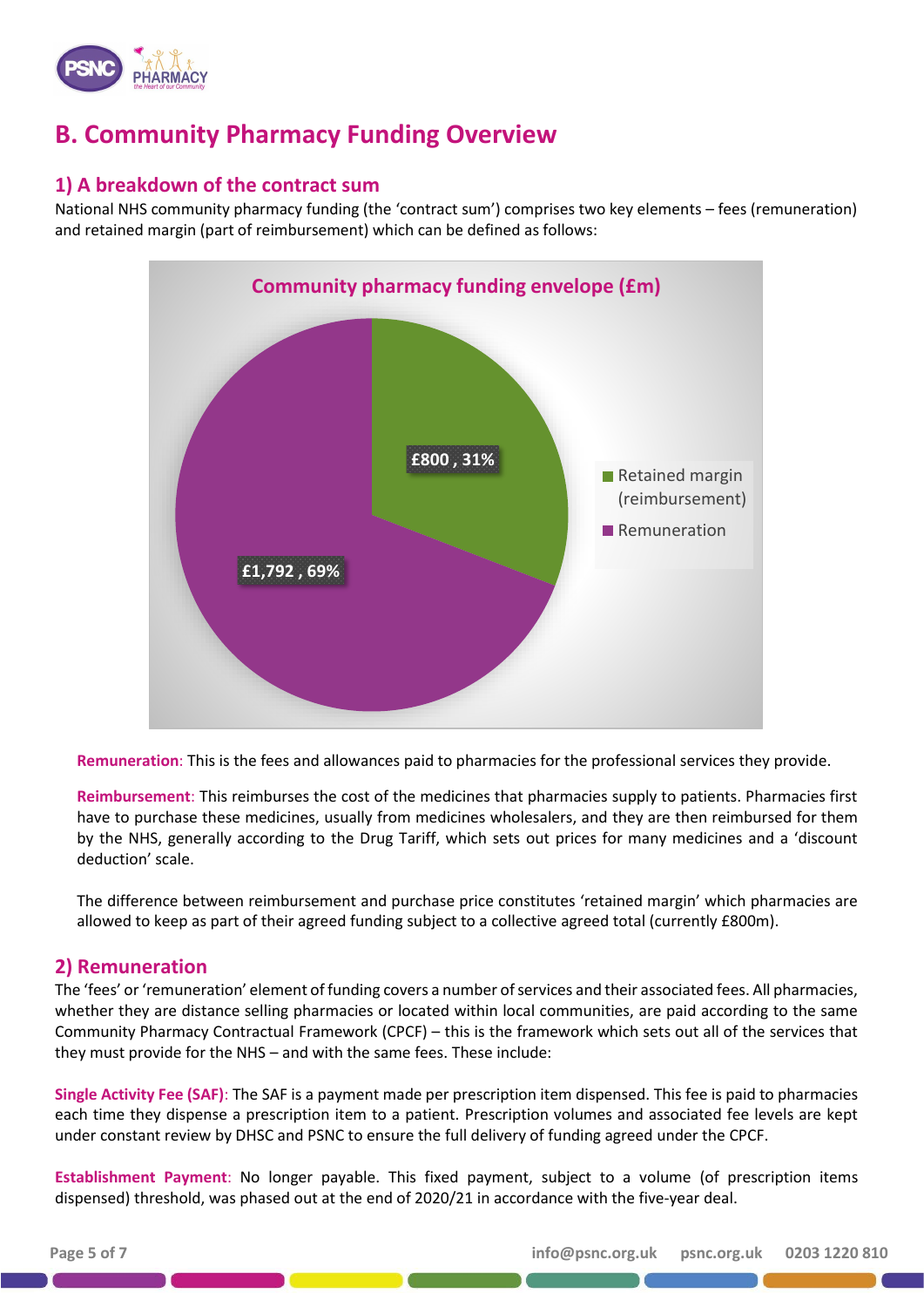

**Transitional Payments (TP):** Banded payments based on dispensing volume and clinical service activity. Minimum requirements must be achieved in order to receive the full payment.

**Services**: In addition to the core Essential services, there are a growing number of other services within the CPCF. As of August 2021, there are the following:

- New Medicine Service (NMS):
- Community Pharmacist Consultation Service (CPCS);
- Discharge Medicines Service (DMS);
- Flu Vaccination Service;
- Hepatitis C testing service;
- COVID-19 lateral flow device distribution service;
- Pandemic Delivery Service (currently commissioned until 30th September 2021);
- Appliance Use Reviews (AURs); and
- Stoma Appliance Customisation (SAC).

Note, the Medicines Use Review (MUR) service was decommissioned at the end of March 2021.

Community pharmacies can choose to provide any of these services as long as they meet the requirements set out in the Secretary of State Directions, with the exception of the DMS which is a mandatory Essential Service. Note, funding for the Flu Vaccination Service comes from NHS England's Section 7A public health budget, and funding for the COVID-19 pandemic related services comes from other public health budgets.

**2A-2F Fees**: This refers to Part IIIA of the Drug Tariff, where a number of professional fees are described. These are payments to cover the dispensing of unlicensed medicines, certain appliances, oral liquid methadone, Serious Shortage Protocols, Schedule 2 and 3 Controlled Drugs, and expensive items.

**Pharmacy Quality Scheme (PQS)**: This scheme makes payments to community pharmacies that are meeting Gateway and Quality criteria. Payments are made to eligible pharmacies depending on how many of the Quality criteria they have met (the number of 'points' earned).

Some of the details of the 2021/22 scheme were released ahead of other Year Three arrangements, with many elements focussed on priorities supporting recovery from COVID-19. The NHSE&I guidance, which will be published as soon as possible, will give contractors more detailed information on the scheme and the declaration period will be in February 2022.

Find out more at: **[psnc.org.uk/PQS](https://psnc.org.uk/pqs)**

**Pharmacy Access Scheme (PhAS)**: PhAS is a scheme with the stated aim of ensuring that a baseline level of patient access to NHS community pharmacy services is protected. Qualifying pharmacies receive an additional payment. A revised version of the scheme will start from February 2022, with updated eligibility assessments and payments. Find out more at: **[psnc.org.uk/PhAS](https://psnc.org.uk/phas)**

All fees and allowances are funded from NHSE&I budgets.